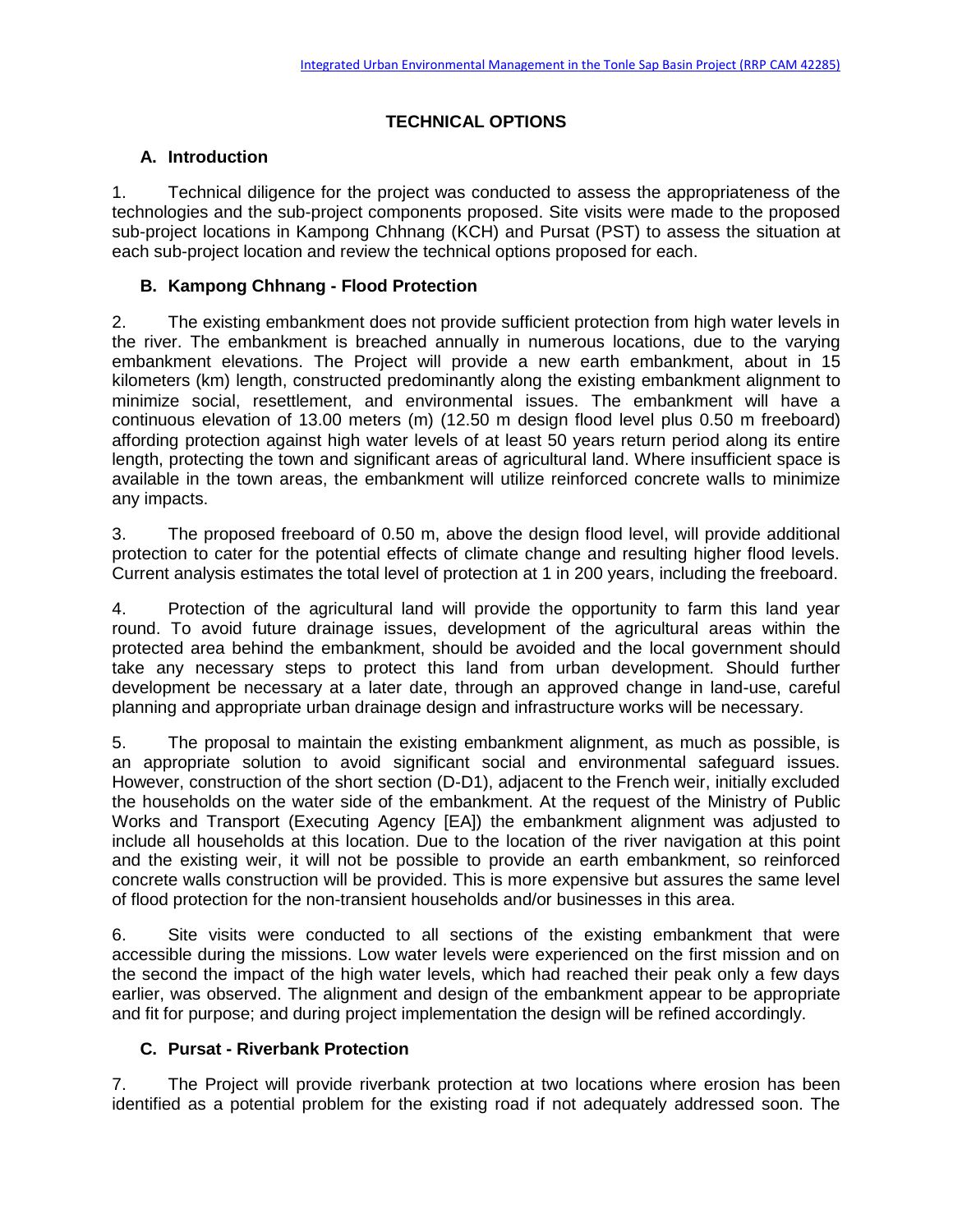protection will be provided by groins, constructed in the river channel, to prevent erosion and encourage sedimentation. This solution is relatively low-cost and should prove effective. The Mission visited both sites and concurred that the groins would provide a cost-effective solution.

## **D. Pursat – Urban Drainage Improvements**

8. The urban drainage improvements to be provided by the Project will significantly improve flood protection in the town and transport stormwater flows away from the town to discharge to an existing disused irrigation channel. The system has been design to provide protection from a 20-year design storm return period, based on an assessment of the catchment conditions and available historical rainfall records

9. There is no formal wastewater collection or sewerage system in PST. As such, the drainage system will be used to collect wastewater flows from each property along its length, creating a combined sewer system. To minimize potential pollution, the existing but disused wastewater treatment facility, previously constructed by the Ministry of Water Resources and Meteorology (MOWRAM), will be rehabilitated and improved to provide better treatment performance within the same areal footprint.

10. Site visits were conducted to assess the applicability of the proposed urban drainage improvements in PST. The drainage system has been designed to provide for the development needs of the town and follows the natural contours of the land, utilizing the pipe sizes available locally. While some limited drainage works are ongoing, they do not appear to have been designed to meet the development needs of the town and there are some quality concerns with respect to the pipes and the construction. Construction of these drainage works will be curtailed after completion of the current sections, which have been incorporated into the design of the new drainage system.

11. The new drainage system is designed to provide protection from a 20-year design storm return period, offering significantly improved levels of protection for the town. In locations where the new drains will be laid, paved roads and footpaths will also be provided to improve access and environmental conditions As the only conduits for liquid wastes, the drainage system currently receives sewage from households and businesses. While a separate sewerage system would be an ideal solution, sewage flows are low and until water supply coverage is increased significantly, there is little point in constructing a separate system. Instead, the drainage system will be designed to carry these relatively small waste flows as a combined system, with dry-weather flow channel, where needed, to ensure self-cleansing velocities are maintained to minimize potential siltation.

12. To provide some level of sewage treatment, particularly during the dry season, waste stabilization ponds are proposed for the improved wastewater treatment facility, which is an appropriate solution for the local conditions. This facility will be upgraded to treat the wastewater flows from the proposed drainage system and the future wastewater flows from the town. The design of the treatment facility will include screening and anaerobic ponds, the latter having the ability to accept septage from septic tanks, when collected by the local government or private contractor. As the town develops a future wastewater initiative could be small diameter separate sewer system, to intercept the waste connections to the drainage system and transport the wastewater directly to the treatment facility.

13. The drainage and wastewater solutions proposed are appropriate for the situation and will be considered in more detail during detailed engineering design. Operation and maintenance of the drainage system requires only low-tech manual equipment, since the size of